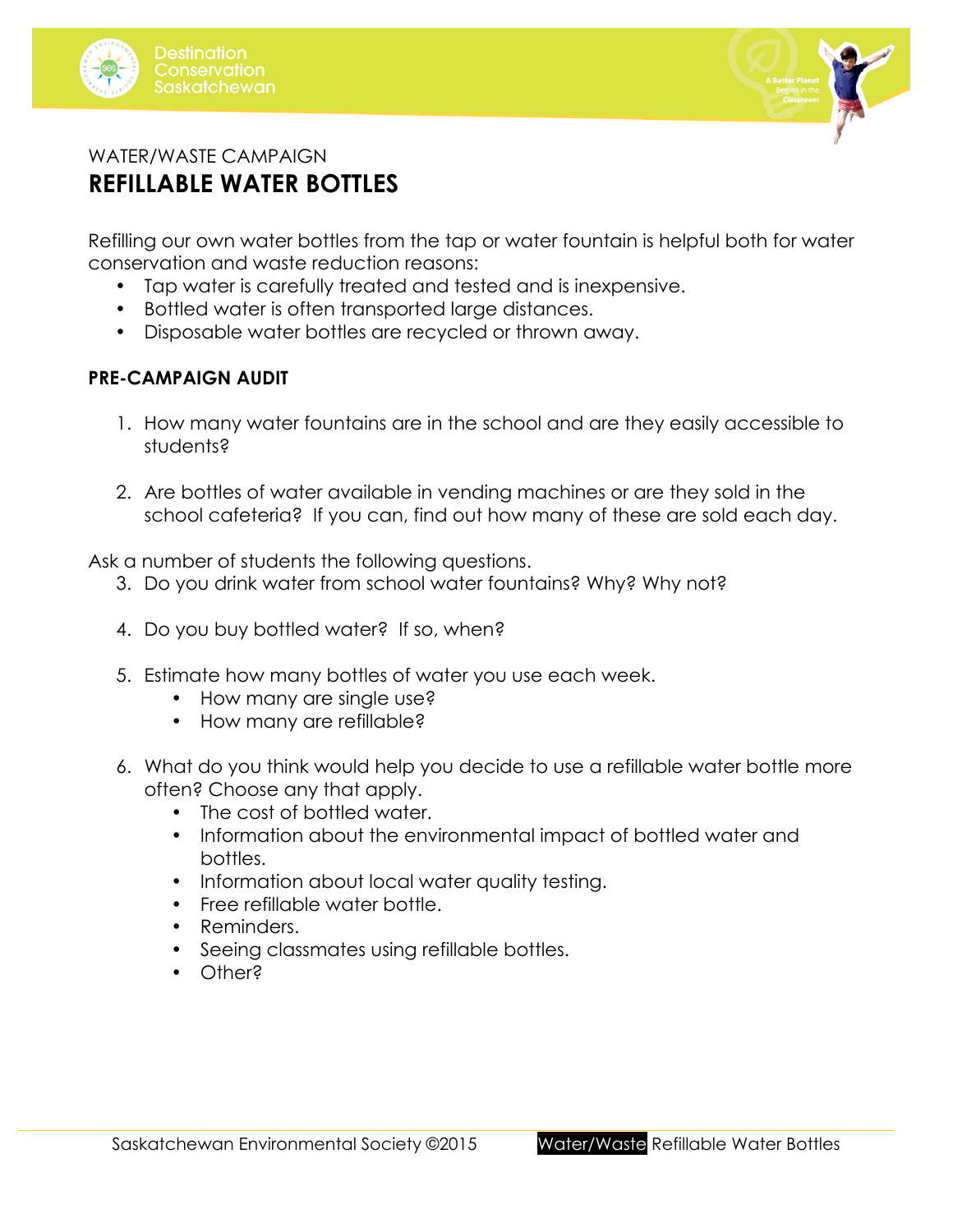



### **POST CAMPAIGN AUDIT**

- 1. Was the campaign a success? Did it achieve your goals?
- 2. What did students like about the refillable water bottles campaign?
- 3. What did students dislike about the refillable water bottles campaign?
- 4. What would you do differently next time?

## **REFILLABLE WATER BOTTLES**

#### **Ideas for Campaigns**

- 1. Audit the number of water bottles that are used in your school by students each week. To do this, ask for the vending machine information, interview cafeteria employees for sales, or sort recycling containers for water bottles. Communicate this number to students with posters, announcements or newsletter items.
- 2. Create posters, a website or a blog that share information about how bottled water is made, where various waters come from, how they are transported, provide information about how many bottles end up in landfill or the process and energy used to recycle bottles.
- 3. Provide information about how tap water in your community is treated and compare the price of tap water to a variety of bottled waters.
- 4. Have a "Bring a refillable water bottle week" at your school and encourage students to give up disposable water bottles for a week.
- 5. Set up water stations where students can get ice water, and include ideas for keeping refillable water bottles clean and healthy.
- 6. Raise money to install a water bottle refilling station at your school.